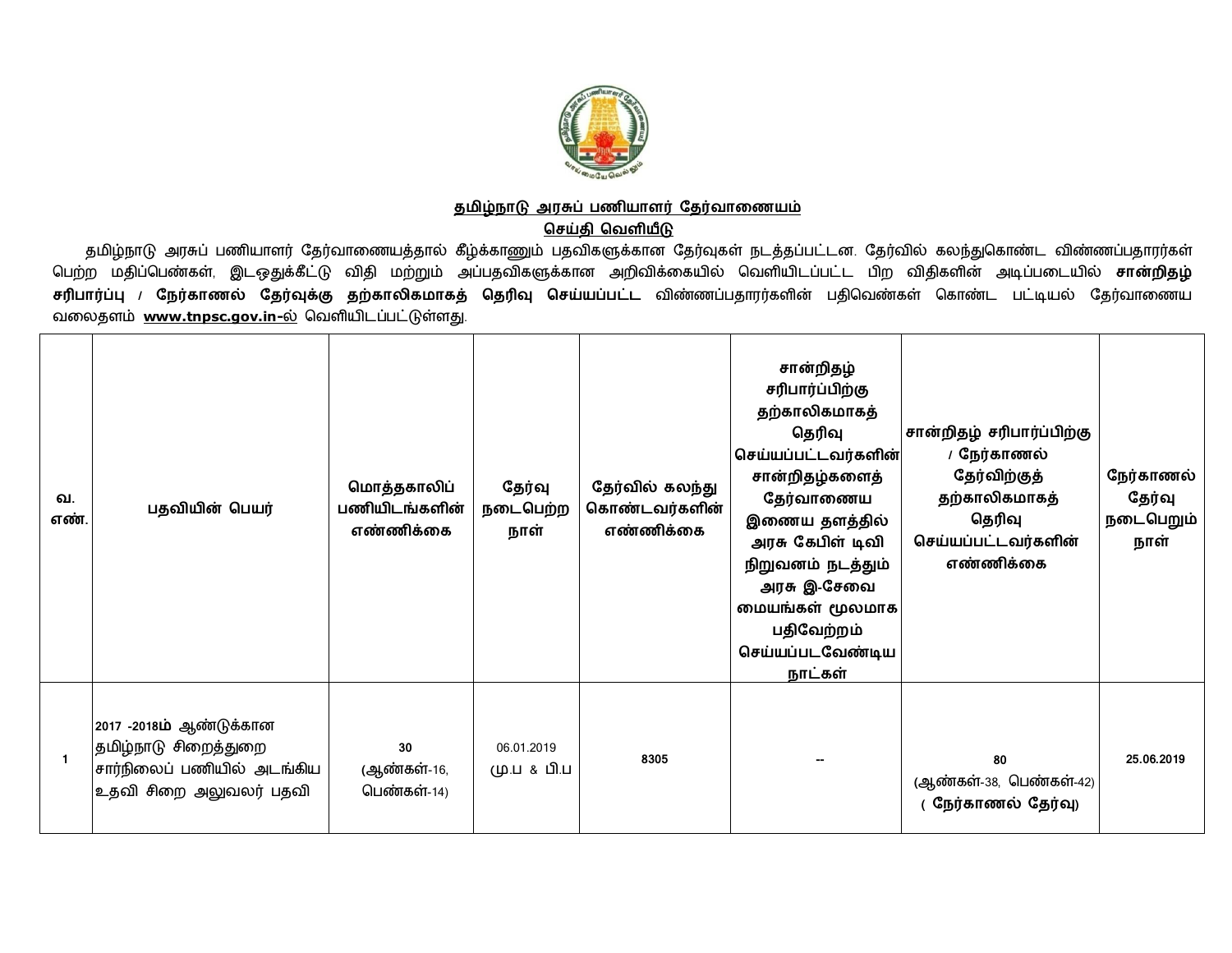| 2. | ஆண்டுக்கான <br>ஆம்<br>2017-2019<br>தமிழ்நாடு<br>இந்து<br>சமய<br>சார் நிலை<br>அறநிலைய<br>பணிகளில் அடங்கிய தொகுதி-<br>$ {\sf VII}$ பணி, செயல் அலுவலர், $ $<br>நிலை-படபதவி                                                                           | 105            | 16.02.2019<br>மு.ப & பி.ப | 46316 | 27.06.2019 அன்று<br>முதல் 05.07.2019 வரை | 108<br>(சான்றிதழ் சரிபார்ப்பு-။) |  |
|----|---------------------------------------------------------------------------------------------------------------------------------------------------------------------------------------------------------------------------------------------------|----------------|---------------------------|-------|------------------------------------------|----------------------------------|--|
| 3. | 2018-2019 ஆம் ஆண்டுக்கான <br> தமிழ் நாடு நிலவியல் மற்றும் <br>துறைக்கான<br>உதவி<br>சுரங்க<br>நிலவியலாளர் பதவி<br>மற்றும்<br>2012 - 2019 ஆம் ஆண்டுக்கான <br> தமிழ் நாடு பொறியியல் சார் <br>பணிக்கு<br>நிலை<br>பொதுத்துறைக்கான<br>புவியியலாளர் பதவி | 15<br>$(10+5)$ | 05.05.2019<br>மு.ப & பி.ப | 516   | 27.06.2019 அன்று<br>முதல் 05.07.2019 வரை | 39<br>(சான்றிதழ் சரிபார்ப்பு)    |  |

**இரா.சுதன, இ.ஆ.ப.,** தேரவுக கட்டுப்பாட்டு அலுவலர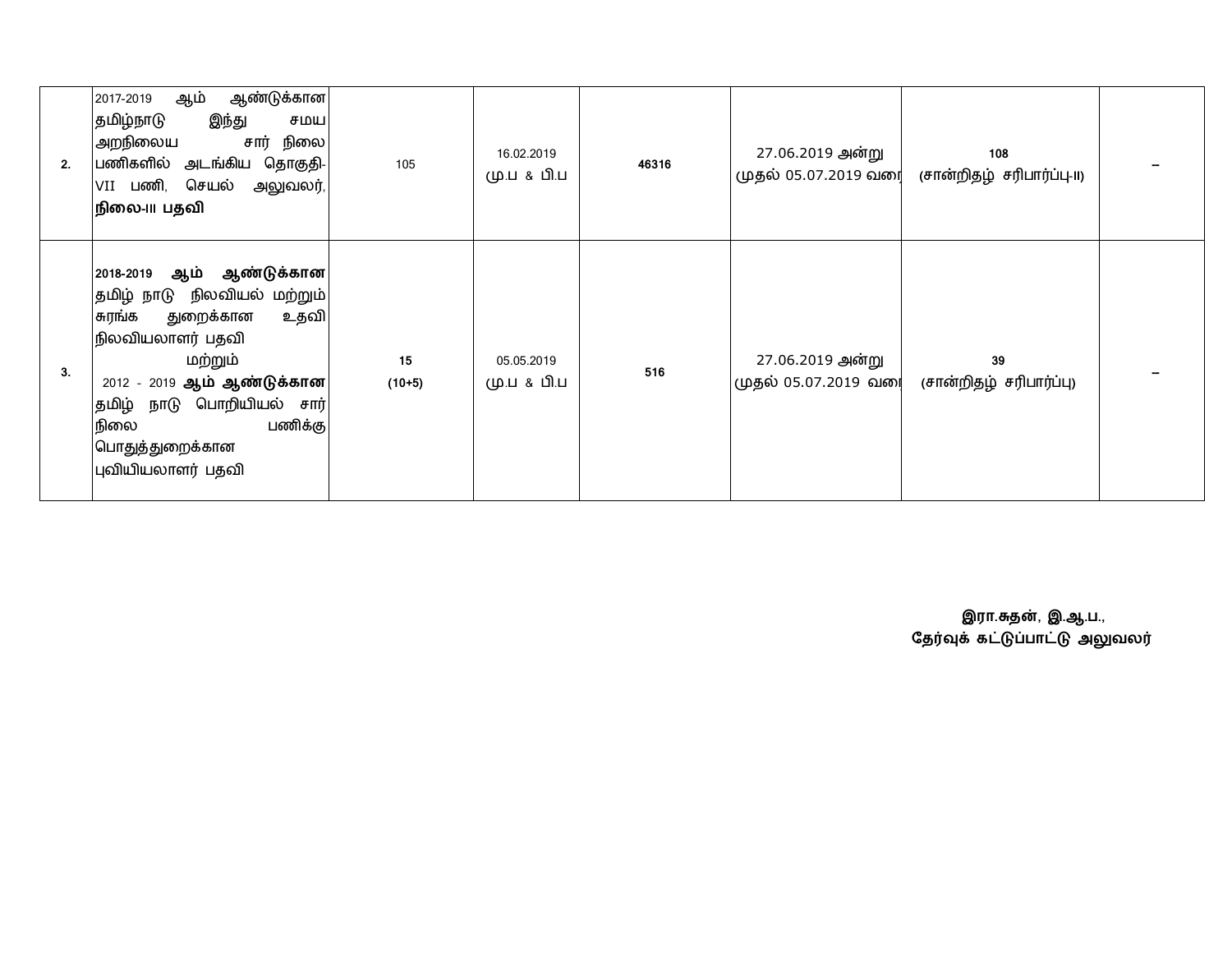

## **TAMIL NADU PUBLIC SERVICE COMMISSION PRESS RELEASE**

The Written Examination for the following posts have been conducted by the Tamil Nadu Public Service Commission. Based on the marks obtained in Written Examination, following the rule of reservation of appointments and as per the other conditions stipulated in Notifications, lists of register numbers of candidates who have been admitted provisionally to **Certificate Verification / Oral Test** are hosted at the Commission's Website **["www.tnpsc.gov.in](http://www.tnpsc.gov.in)"**.

| SI.<br>No. | Name of the Post                                                                                                                                                                       | No. of<br><b>Vacancies</b>      | Date of<br><b>Examination</b>      | No. of<br><b>Candidates</b><br>appeared in<br>the Written<br><b>Examination</b> | Date of<br>uploading<br>οf<br>documents<br>for<br><b>Certificate</b><br><b>Verification</b><br>in the<br>e-seva<br>centres | No. of<br>candidates<br>now<br>provisionally<br>admitted<br>to<br><b>Certificate</b><br><b>Verification</b><br>/ Oral Test | Date of Oral<br>Test |
|------------|----------------------------------------------------------------------------------------------------------------------------------------------------------------------------------------|---------------------------------|------------------------------------|---------------------------------------------------------------------------------|----------------------------------------------------------------------------------------------------------------------------|----------------------------------------------------------------------------------------------------------------------------|----------------------|
| 1.         | Jailor in Prison<br>Assistant<br>Post of<br>Department in the Tamil Nadu Jail<br>Subordinate Service, 2017 -2018                                                                       | 30<br>(Men-16,<br>Women-<br>14) | 06.01.2019<br><b>F.N &amp; A.N</b> | 8305                                                                            |                                                                                                                            | 80<br>(Men-38,<br>Women-42)<br>Oral Test )                                                                                 | 25.06.2019           |
| 2.         | of<br>Executive<br>Officer,<br>Post<br>Grade -III in the Tamil Nadu Hindu<br>Religious and Charitable Endowments<br>Subordinate Service included in Group<br>VII B Service, 2017- 2019 | 105                             | 16.02.2019<br><b>F.N &amp; A.N</b> | 46316                                                                           | 27.06.2019 to<br>05.07.2019                                                                                                | 108<br>(Certificate<br>Verification-II)                                                                                    |                      |